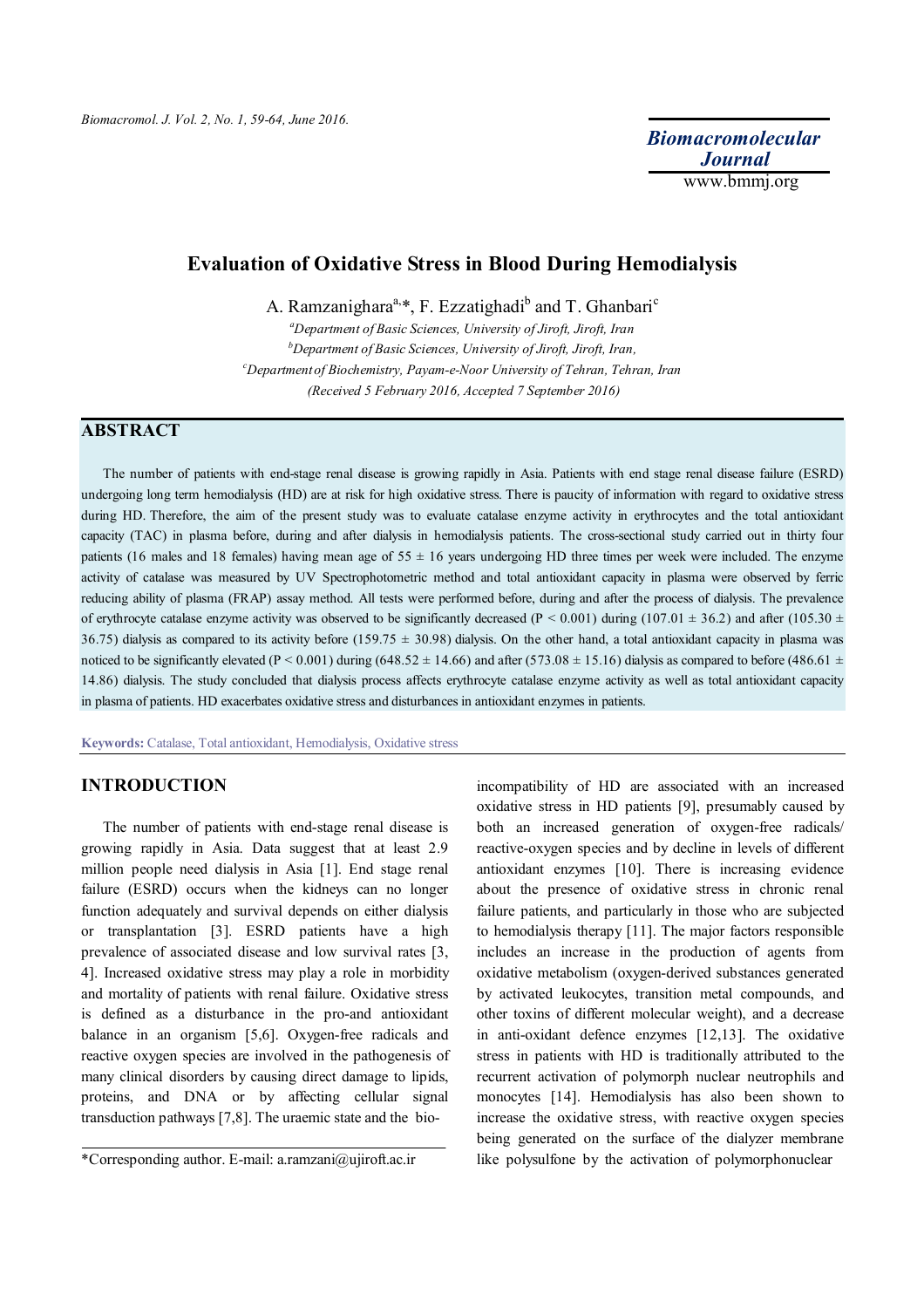leukocytes [15]. These are activated by the concurrent effect of blood passing through the dialysis circuits, the components being activated following contact with membranes that are of poor compatibility, as well as the possible passage of dialysate endotoxins, consequent to back-filtration [16]. However, three major causes of oxidative stress in HD have been suggested Uraemic toxins, dialyser interactions and dialysate contaminants [17]. Exceeding generation of ROS resulting from activation of peripheral blood cells interacting with the dialyser membranes is proposed to be an important contributor. The dialysis membranes used in HD seem to play a central role in the increased production of oxygen free radicals in ESRD patients [18]. Even the use of low biocompatible membranes and purity of dialysis water were unable to moderate oxidative stress. The study presented here aims to measurement of activity catalase enzyme erythrocytes and level of plasma total antioxidant in HD patients with the use of polysulfone membrane [19].

## **PATIENTS AND METHODS**

### **Assessment of Clinical Variables**

 The cross-sectional study was carried out in thirty four patients from medical and research center were included in the final analysis in 2015. Every patient with end stage renal disease on maintenance hemodialysis for 13 months or more were included after informed consent. Of these, 16 were males and 18 were females with a mean age of  $55.4 \pm 16.8$ years having mean  $16 \pm 29$  months of treatment undergone hemodialysis for at Department of Nephrology and Dialysis, Emam Khomeini Hospitals, in sari, Iran. The investigation conforms to the principles outlined in the Declaration of Helsinki. The study was approved by the local ethics committee and all participants gave written informed consent. Every patient had been on standard bicarbonate hemodialysis and was dialyzed three times per week for 3 h with a low-flux Polysulfone membrane with Fresenius 4008B dialysis machine (Fresenius Medical Care AG & Co. KGaA) Bad Homburg Germany [20].

#### **Preparation of Hemolysates**

 2.5 ml of venous blood samples were drawn before, after and during HD from arteriovenous fistulas from

patients. A total of 102 blood samples were obtained from HD patients. After an overnight fasting, in two separate tubes with EDTA. One of tubes was immediately centrifuged at 3,000 rpm, for 15 min at 4  $^{\circ}$ C, for separating erythrocytes and plasma. Erythrocytes were washed three times with saline 9% and after centrifugation at 3000 rpm, pallet diluted with cold distilled water (1:4). The lysate of erythrocyte, plasma and whole blood samples were stored at -80 °C, until analysis.

### **Biochemical Assay**

 Plasma samples were used for the measurement of Iron, Blood sugar, urea, Albumin, Triglyceride, creatinine and uric acid by Pars Azmoon laboratory kits (Pars Azmoon Co., Karaj, Iran), using an auto-analyzer (Prestige 24i, Tokyo Boeki Ltd., Tokyo, Japan).

#### **Catalase (CAT) Activity Measurement**

 In the erythrocyte hemolysate catalase activity was estimated by the method of Aebi [21]. Catalase can degrade hydrogen peroxide which can be measured directly by the decrease in the absorbance at 240 nm. The hydrogen peroxide was diluted with phosphate buffer pH 7.0 and its initial absorbance was adjusted between 0.5 to 0.6 absorbance units at 240 nm. The decrease in the absorbance was measured. One unit of catalase activity was defined as the amount of catalase which absorbed in 30 s at 25 °C. The catalase activity was then calculated from the change in absorbance and finally expressed as  $U$  ml<sup>-1</sup>.

 Total Antioxidant Capacity (TAC) Measurement Plasma total antioxidant capacity was determined by the ferric reducing ability of plasma (FRAP) assay according to the procedure of Benzie and Strain [22]. FRAP assay is based on the principle of reduction of ferrictripyridyltriazine (Fe3+-TPTZ) complex to ferrous tripyridyltriazine (Fe2+- TPTZ) by the antioxidants of a sample at low pH. The FRAP assay, a single electron transfer reaction, was conducted as previously described [30,36,38]. The FRAP assay utilizes water-soluble antioxidants native to the plasma collected from EDTA-treated blood to reduce ferric iron to the ferrous form subsequently producing a chromogen identifiable at 593 nm (Synergy H1Hybrid Reader, BioTek Instruments Inc., Winooski, VT, USA. The ferric-reducing antioxidant power value of the samples tested is expressed as an equivalent of the concentration of a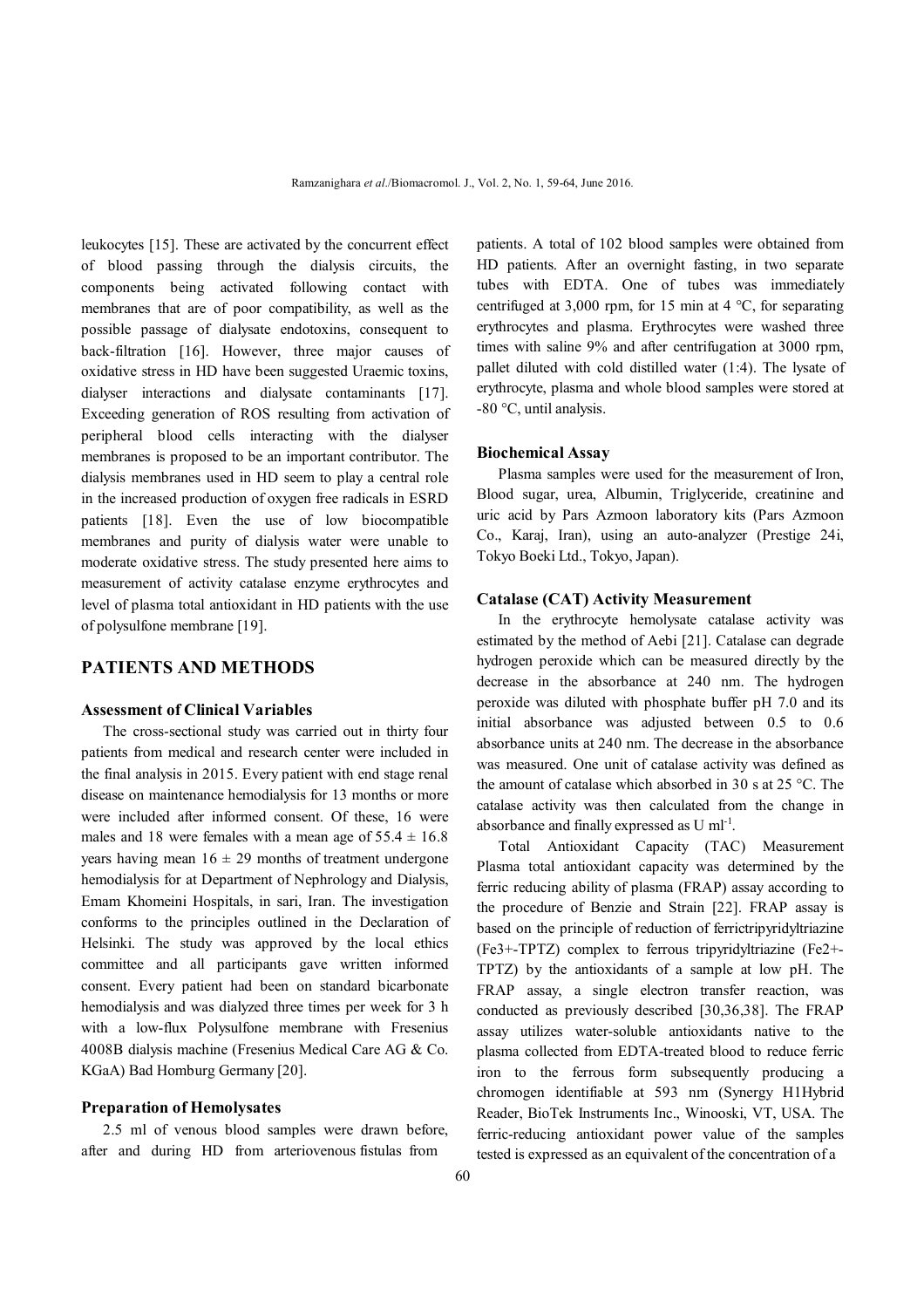water-soluble vitamin E-analog, Trolox solution.

# **STATISTICAL ANALYSIS**

 All results were expressed as mean ±SD and differences were considered one-way ANOVA followed by post hoc LSD test to evaluate differences between different groups. P < 0.05 was considered significant [SPSS software (Statistical Package for the Social Sciences, version 19.0, SPSS Inc, Chicago, Illinois, USA].

# **RESULTS**

 In this cross-sectional study among the patients thirty four patients were enrolled. Data on age, Sex, Dialysis duration, Dialysis time per week are given in Table 1. The average age of the participants was  $(55 \pm 16)$  years, 52.9% were female. The average time of dialysis treatment was equal to  $29 \pm 16$  months. However, the average dialysis time per week was 10.1 ± 1.8 h. *All patients* were on *maintenance hemodialysis* and their blood samples were taken before, during and after dialysis session. Baseline clinical and biochemical characteristics of patients are given in Table 1 too. The average level of Residual creatinine clearance, Iron and Blood sugar respectively were  $9.01 \pm$ 0.6 (mg dl<sup>-1</sup>), 120.30 (mg dl<sup>-1</sup>) and 104.06  $\pm$  14.6 (mg dl<sup>-1</sup>). In Table 1, the average level of Blood urea, Triglyceride and Albumin were  $93.16 \pm 9.15$  (mg dl<sup>-1</sup>),  $198/75 \pm 39.5$  (mg dl<sup>-1</sup>) <sup>1</sup>) and  $4.19 \pm 0.32$  (g dl<sup>-1</sup>), respectively. The blood samples were diluted with the appropriate diluting fluids for red blood corpuscle (RBC) and white blood corpuscle (WBC) counts and the counts were determined using an improved Neubauer hemocytometer and then calculated. The *Hematocrit*, RBC and WBC count in the patients respectively were  $34.14 \pm 4.08$  (Hct)%,  $6.5 \times 10^3$  ( $10^6 \times \mu$ l) and  $3.59 \times 10^6 (10^3 \times \mu l)$ .

 Table 2 shows the erythrocyte catalase activity of before, during and after HD patients. Erythrocyte catalase activity was significantly  $(P < 0.001)$  reduced in during  $(107.01 \pm 36.2)$  and after  $(105.30 \pm 36.75)$  HD patients as compared with before  $(159.75 \pm 30.98)$  HD patients. Further, the total antioxidant level significantly ( $P < 0.001$ ) elevated during  $(648.52 \pm 14.66)$  and after  $(573.08 \pm 15.16)$ dialysis in HD patients.

### **DISCUSSIONS**

 The aim of the present study was to evaluate oxidative stress biomarkers as measured by plasma levels of catalase and Total antioxidant capacity levels enzyme of before, during and after dialysis in HD patients. Globally, an estimated 387 million people, or 8.3% of the population, have diabetes according to the International Diabetes Federation (IDF) Diabetes Atlas update of 2014 [23]. Diabetes accounted for approximately 45% of patients with end-stage renal disease (ESRD) in the US Renal Data System in 201 **[**24,25**]**. Patients with end stage renal disease failure (ESRD) undergoing long term hemodialysis (HD). Haemodialysis is known to be one major causes of oxidative stress due to the activation of polymorphonuclear neutrophil leukocytes by contact with the dialysis membranes. Interaction of circulating blood with the hemodialytic system causes bio-incompatibility reactions, such as production of ROS by inflammatory cells due to complement-dependent or complement-independent pathways [26]. The majority of ROS generated from activated polymorphonuclear leukocytes (PMNL) is hydrogen peroxide that leads to subsequent lipid peroxidation. Activated PMNL have been reported earlier to mediate lipid peroxidation in red blood cells [27]. There are various reports on changes in plasma lipid peroxidation and erythrocyte antioxidant enzyme due to hemodialysis [28]. Scientific research evidenced decline in the number of leukocytes (neutrophils, lymphocytes and monocytes) after dialysis [29]. Hydrogen peroxide is a harmful byproduct of many normal metabolic processes; to prevent damage to cells and tissues, it must be quickly converted into other, less dangerous substances. To this end, catalase is frequently used by cells to rapidly catalyze the decomposition of hydrogen peroxide into less-reactive gaseous oxygen and water molecules [30]. Blma *et al*. reported that the activities of erythrocyte antioxidant enzymes catalase, glutathione peroxidase and superoxide dismutase got significantly decreased following hemodialysis [31]. It has been suggested that a decrease in the activities of primary antioxidant; CAT, may be due accumulation of ROS [32]. The inhibition of antioxidant system may lead to accumulation of  $H_2O_2$  or products of its decomposition may also be aided by a decrease in CAT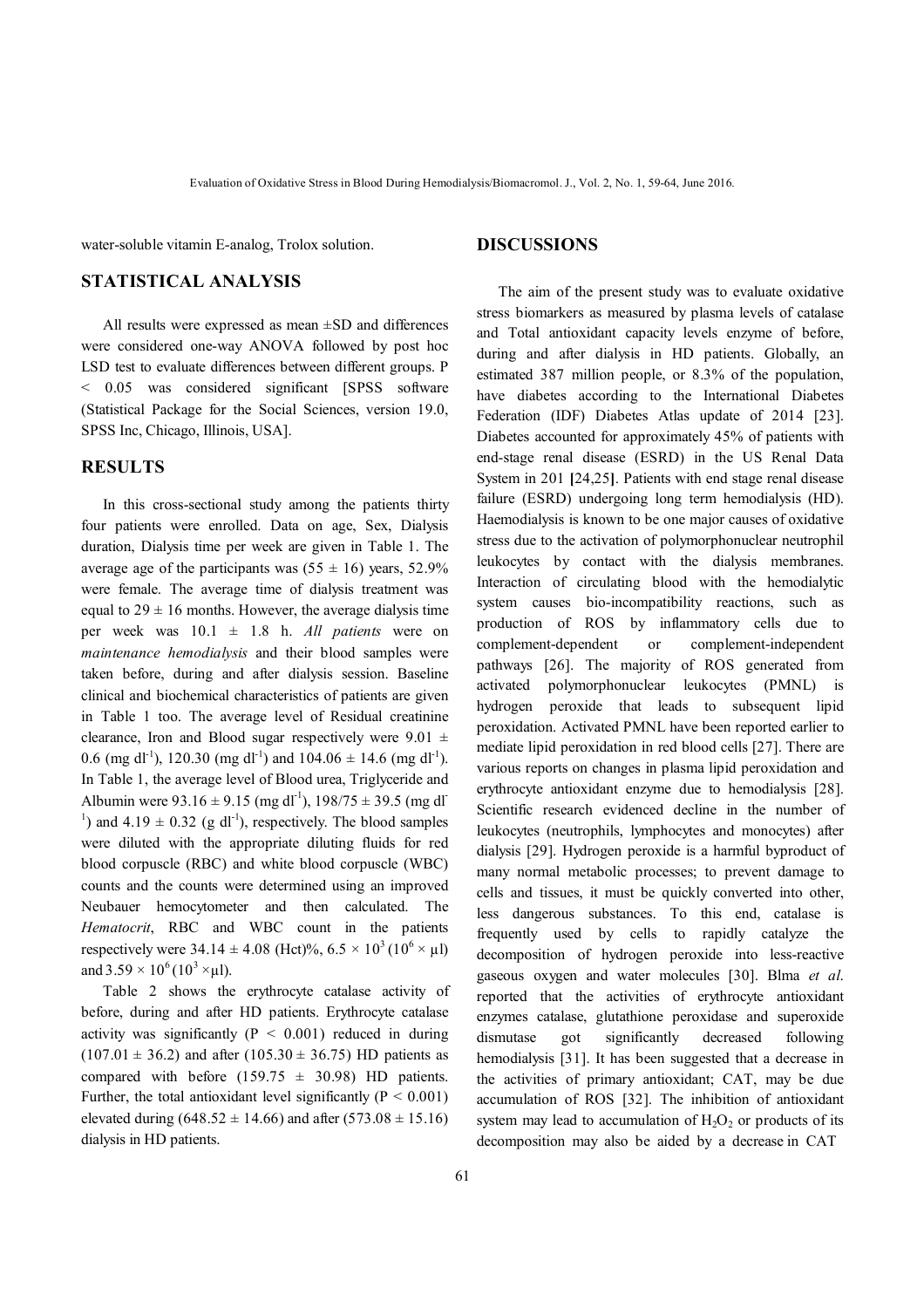| No.            | Parameter                           | $Mean \pm SD$        |
|----------------|-------------------------------------|----------------------|
| 1              | Age $(y)$                           | $55 \pm 16$          |
| $\overline{2}$ | Sex (Male/Female)                   | 16/18                |
| 3              | Dialysis duration (M)               | $29 \pm 16$          |
| $\overline{4}$ | Dialysate buffer                    | Bicarbonate          |
| 5              | Dialysis time per week (h)          | $10.1 \pm 1.8$       |
|                | Residual creatinine                 | $9.01 \pm 0.6$       |
| 6              | clearance $(mg \, dl^{-1})$         |                      |
| $\overline{7}$ | Iron $(mg \, dl^{-1})$              | 120.30               |
| 8              | Hb $(mg \, dl^{-1})$                | $11 \pm 1.3$         |
| 9              | WBC $(10^3 \times \mu l)$           | $6.5 \times 10^{3}$  |
| 10             | RBC $(10^6 \times \mu l)$           | $3.59 \times 10^{6}$ |
| 11             | Blood sugar level $(mg \, dl^{-1})$ | $104.06 \pm 14.6$    |
| 12             | Hematocrit (Hct)%                   | $34.14 \pm 4.08$     |
| 13             | Blood urea $(mg \, dl^{-1})$        | $93.16 \pm 9.15$     |
| 14             | Triglyceride $(mg \, d l^1)$        | $198/75 \pm 39.5$    |
| 15             | Albumin $(g \, dl^{-1})$            | $4.19 \pm 0.32$      |

 **Table 1.** Clinical and Biochemical Characteristics of 34 Patients on HD

Data are expressed as mean ± SD.

**Table 2.** Levels of Antioxidant Markers in HD Patients

| Antioxidant markers               | Before HD                                                     | During HD | After HD                                                       |
|-----------------------------------|---------------------------------------------------------------|-----------|----------------------------------------------------------------|
| $CAT(U ml-1)$                     | $(159.75 \pm 30.98)$ $(107.01 \pm 36.2)$ $(105.30 \pm 36.75)$ |           |                                                                |
| TAC ( $\mu$ mol Trolox $l^{-1}$ ) |                                                               |           | $(486.61 \pm 14.86)$ $(648.52 \pm 14.66)$ $(573.08 \pm 15.16)$ |

(CAT) catalase; (TAC) total antioxidant capacity. Data are presented as the mean  $\pm$  standard division. Statistically significant between all the groups ( $P < 0.001$ ).

activity [33]. Measurement of this antioxidant enzyme is an appropriate way to assess the pro oxidant antioxidant status [34]. We have also observed significant decrease in the erythrocyte catalse activity after hemodyalysis. Rico *et al*. have obtained decreased erythrocyte catalase activity in post dialysis when compared with pre dialysis and control group [35]. Stępniewska *et al*. also reported similar trend of

catalase enzyme activity [36]. The results of this study showed that catalase activity during and after dialysis compared to before dialysis is reduced. Likewise, a decrease in catalase, a key enzyme for the detoxification of hydrogen peroxide and organic hydroperoxide, accompanied by increased nitric oxide (NO) inactivation and protein nitration by reactive oxygen species (ROS) [37], has been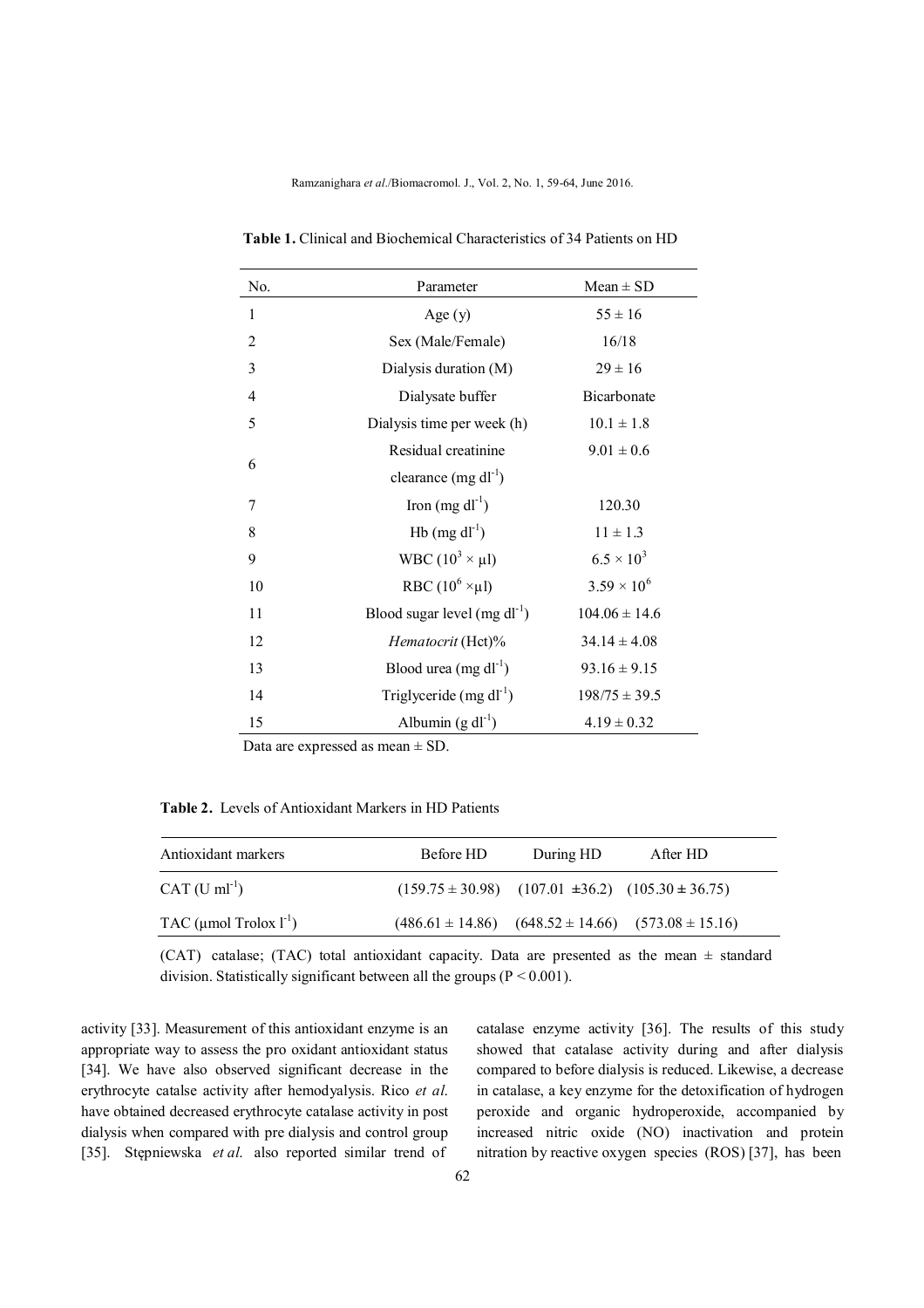linked to the pathogenesis of chronic kidney diseases related hypertension via a dysregulation of NO function.

 Total antioxidant capacity is an indicator of plasma resistance against oxidant agents. The major advantage of this test is to measure the antioxidant capacity of all antioxidants in a biological sample and not just the antioxidant capacity of a single compound. The major contributors to the total antioxidant capacity of plasma are urate, ascorbate, vitamin E, and plasma protein [38]. We have measured this status in the form of ferric reducing ability of plasma (FRAP). A significant increase in during and after dialysis in FRAP levels were observed in our study, which is in accordance with earlier reports [39]. Another clinical study reported that the process of blood contact with dialysis membrane could have stimulated production of reactive oxygen species. Several studies have suggested that the presence of inflammation and the duration of dialysis are the most important determinants of oxidative stress in HD patients [40]. It is essential to maintain control over free radicals and antioxidants in order to maintain normal physiological homeostasis.

### **CONCLUSIONS**

 HD patients faced marked disturbances in the antioxidant metabolism have been reported by various authors which is exceeding by a dialysis procedure. In HD session, when conducted with a biocompatible membrane, appears to play an important role in the elevated intracellular ROS in patients and imbalance between ROS production and antioxidant defence. Therefore, increased oxidative stress may play an important role in the therapeutic target for pharmacologic therapy and palliation of hemoincompatibility of a dialysis system patients undergoing HD.

# **CONFLICT OF INTEREST STATEMENT**

We declare that we have no conflict of interest.

# **REFERENCES**

- [1] N. Prasad, V. Jha, Kidney Dis. 1 (2015) 165.
- [2] R.E. Patzer, L.C. Plantinga, S. Paul, J. Gander, J.

Krisher, L. Sauls, *et al*. JAMA 11 (2015) 582.

- [3] Y. Long, J. Nie, Kidney. Dis (Basel) 2 (2016) 80.
- [4] D. Zelena, Int. J. Endocrinol. 2015 (2015) 45812999.
- [5] S. Srivastava, D. Sinha, P.P. Saha, H. Marthala, P. D'Silva, Cell. Death. Dis. 28 (2014) 1394.
- [6] B. Halliwell, J.M.C. Gutteridge, Clarendon Press, Oxford, 2006.
- [7] J. Pedraza-Chaverri, L.G. Sánchez-Lozada, H. Osorio-Alonso, E. Tapia, A. Scholze, Oxid. Med. Cell. Longev. 2016 (2016) 6043601.
- [8] S.A. Gomez, M.J. Abrey-Recalde, C.A. Panek, N.F. Ferrarotti, M.P. Repetto, *et al*. Clin. Exp. Immunol. 173 (2013) 463.
- [9] D.L. Zhang, J. Liu, W.Y. Cui, D.Y. Ji, Y. Zhang, W.H. Liu, Ren. Fail. 33 (2011) 682.
- [10] S.K. Yang, L. Xiao, B. Xu, X.X. Xu, F.Y. Liu, L. Sun, Ren. Fail. 36 (2014) 722.
- [11] S. Granata, A. Dalla Gassa, G. Bellin, A. Lupo, G. Zaza, Biomed. Res. Int. 2016 (2016) 9290857.
- [12] J.T. Daugirdas, A.A. Bernardo, Kidney. Int. 82 (2012) 147.
- [13] M. Irfan, A. Idris, Mater. Sci. Eng. C. Mater. Biol. App. l2 (2015) 574.
- [14] M.W. Fieren, Mediators. Inflamm. 2012 (2012) 976241.
- [15] E. Malle, T. Buch, H.J. Grone, Kidney. Int. 64 (2003) 1956.
- [16] G. Glorieux, N. Neirynck, N. Veys, R. Vanholder, Nephrol. Dial. Transplant. 27 (2012) 4010.
- [17] S. Lekawanvijit, H. Krum, J. Physiol. 592 (2014) 3969.
- [18] D.G. Struijk, Kidney. Dis. (Basel) 1 (2015) 157.
- [19] M. Hulko, M. Kunz, M. Yildirim, S. Homeyer, O. Amon, B. Krause, Sci. Rep. 5 (2015) 16367.
- [20] F. Maduell, V. Navarro, J. Hernández-Jaras, C. Calvo, Nefrologia. 20 (2000) 269.
- [21] F. Roland, J.R. Beers, W. Irwin, A. Sizer. J. Biol. Chem. 195 (1952) 133.
- [22] I.F. Benzie, J.J. Strain. Anal. Biochem. 239 (1996) 70.
- [23] Centers for Disease Control and Prevention. National Diabetes Statistics Report: Estimates of Diabetes and Its Burden in the United States, 2014. Atlanta: US Department of Health and Human Services; 2014.